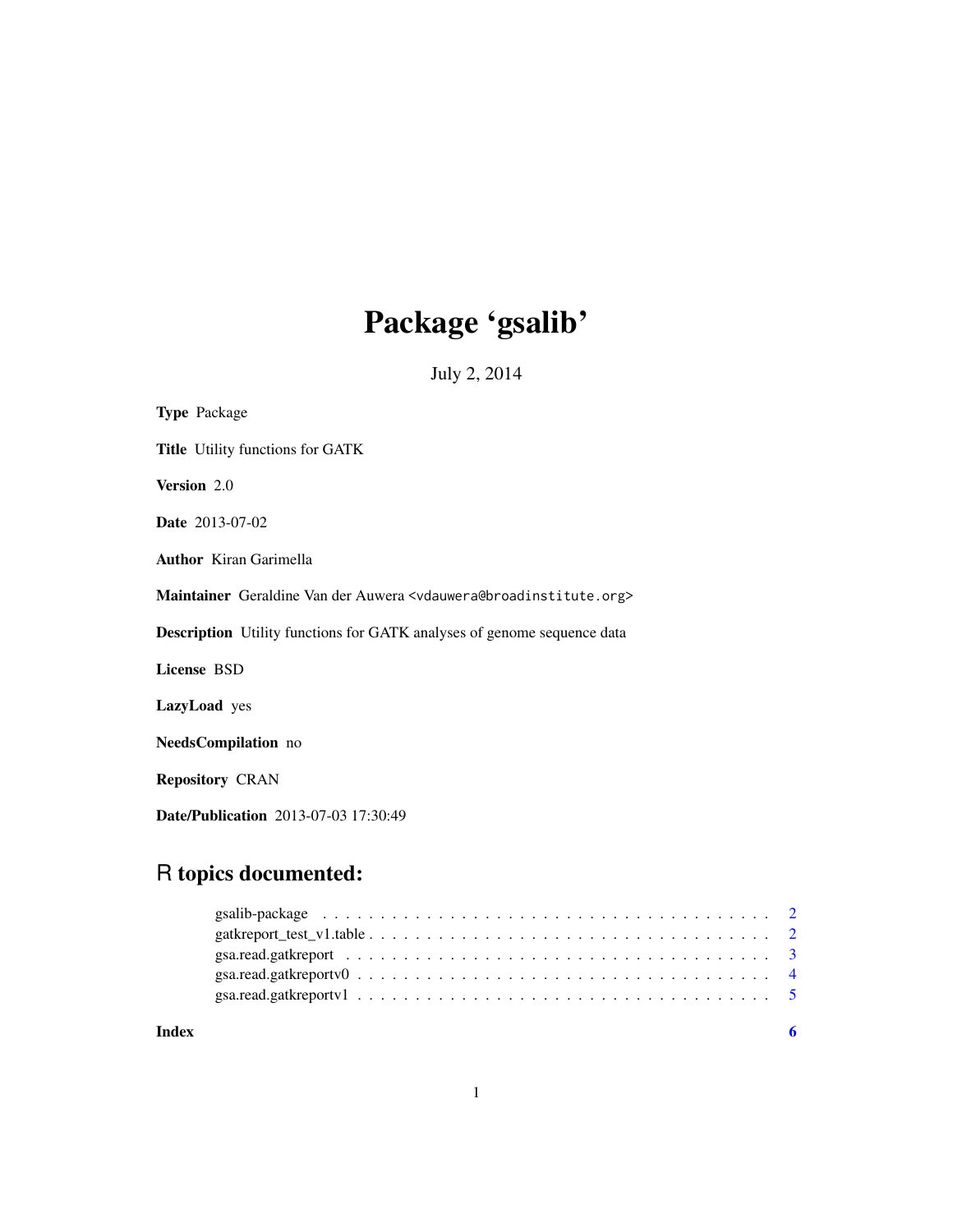<span id="page-1-0"></span>

# Description

Utility functions for analysis of genome sequence data with the GATK

# Details

| Package:  | gsalib                    |
|-----------|---------------------------|
| Type:     | Package                   |
| Version:  | 1.0                       |
| Date:     | 2013-07-01                |
| License:  | What license is it under? |
| LazyLoad: | ves                       |

This package is primarily meant to be used programmatically by GATK tools. However the gsa.read.gatkreport() function can be used to easily read in data from a GATKReport. A GATKReport is a multi-table document generated by GATK tools.

#### Author(s)

Kiran Garimella

Maintainer: Geraldine Van der Auwera <vdauwera@broadinstitute.org>

#### References

http://www.broadinstitute.org/gatk/guide/article?id=1244

# Examples

```
test_file = system.file("inst", "extdata", "test_gatkreport.table", package = "gsalib");
report = gsa.read.gatkreport(test_file);
```
gatkreport\_test\_v1.table

*Test table for version 1.x GATKReport*

# Description

This is a new-style GATKReport.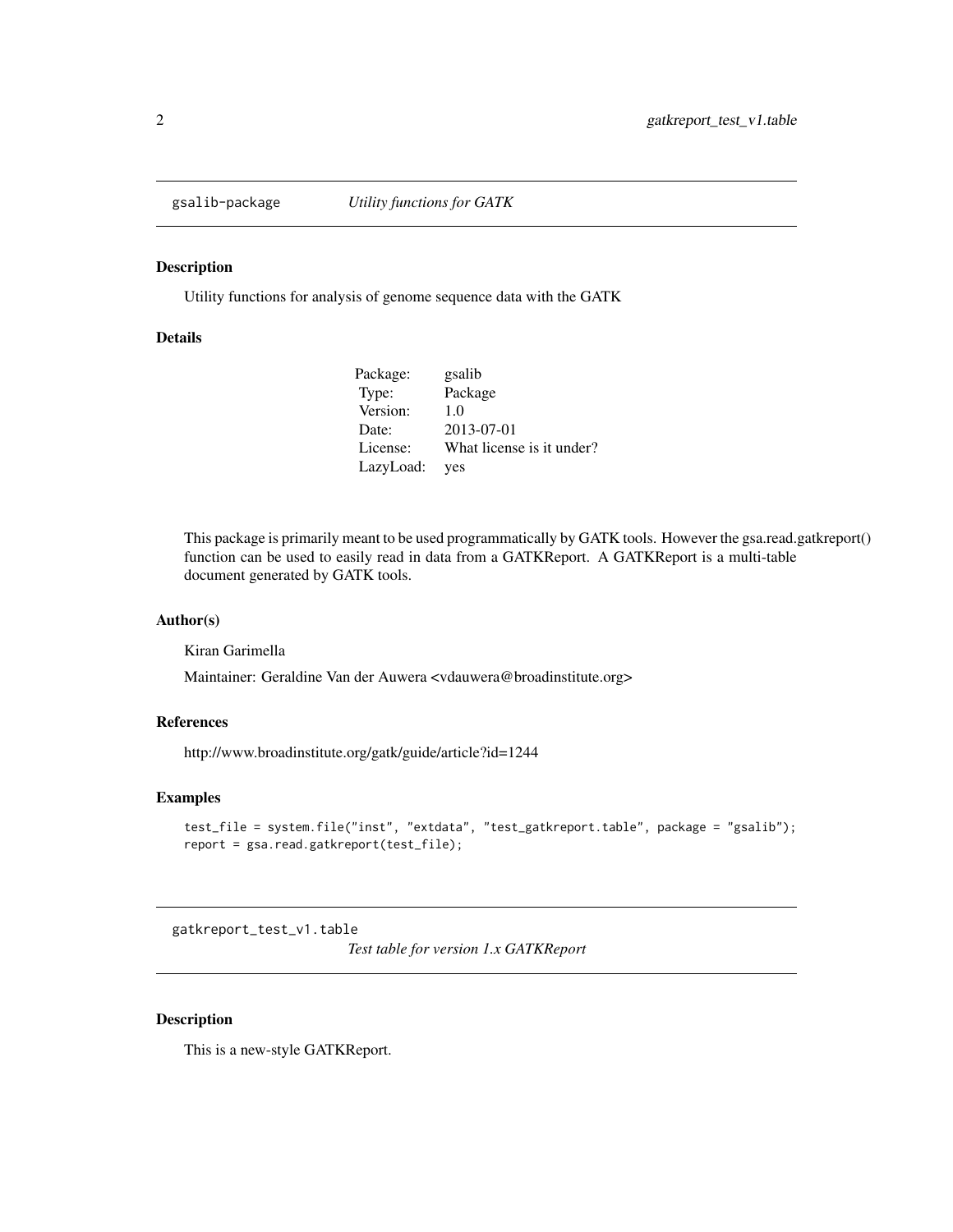<span id="page-2-0"></span>gsa.read.gatkreport 3

#### Usage

gatkreport\_test\_v0.table

# Format

Text document containing multiple tables

# Source

GSA test data, Broad Institute

# References

http://www.broadinstitute.org/gatk/guide/article?id=1244

gsa.read.gatkreport *Function to read in a GATKReport*

#### **Description**

This function reads in data from a GATKReport. A GATKReport is a document containing multiple tables produced by the GATK. Each table is loaded as a separate data.frame object in a list.

# Usage

```
gsa.read.gatkreport(filename)
```
#### Arguments

filename The path to the GATKReport file.

#### Details

The GATKReport format replaces the multi-file output format used by many GATK tools and provides a single, consolidated file format. This format accommodates multiple tables and is still R-loadable through this function.

#### Value

Returns a LIST object, where each key is the TableName and the value is the data.frame object with the contents of the table. If multiple tables with the same name exist, each one after the first will be given names of TableName.v1, TableName.v2, ..., TableName.vN.

### Note

This function accepts different versions of the GATKReport format by making internal calls to gsa.read.gatkreportv0() or gsa.read.gatkreportv1() as appropriate.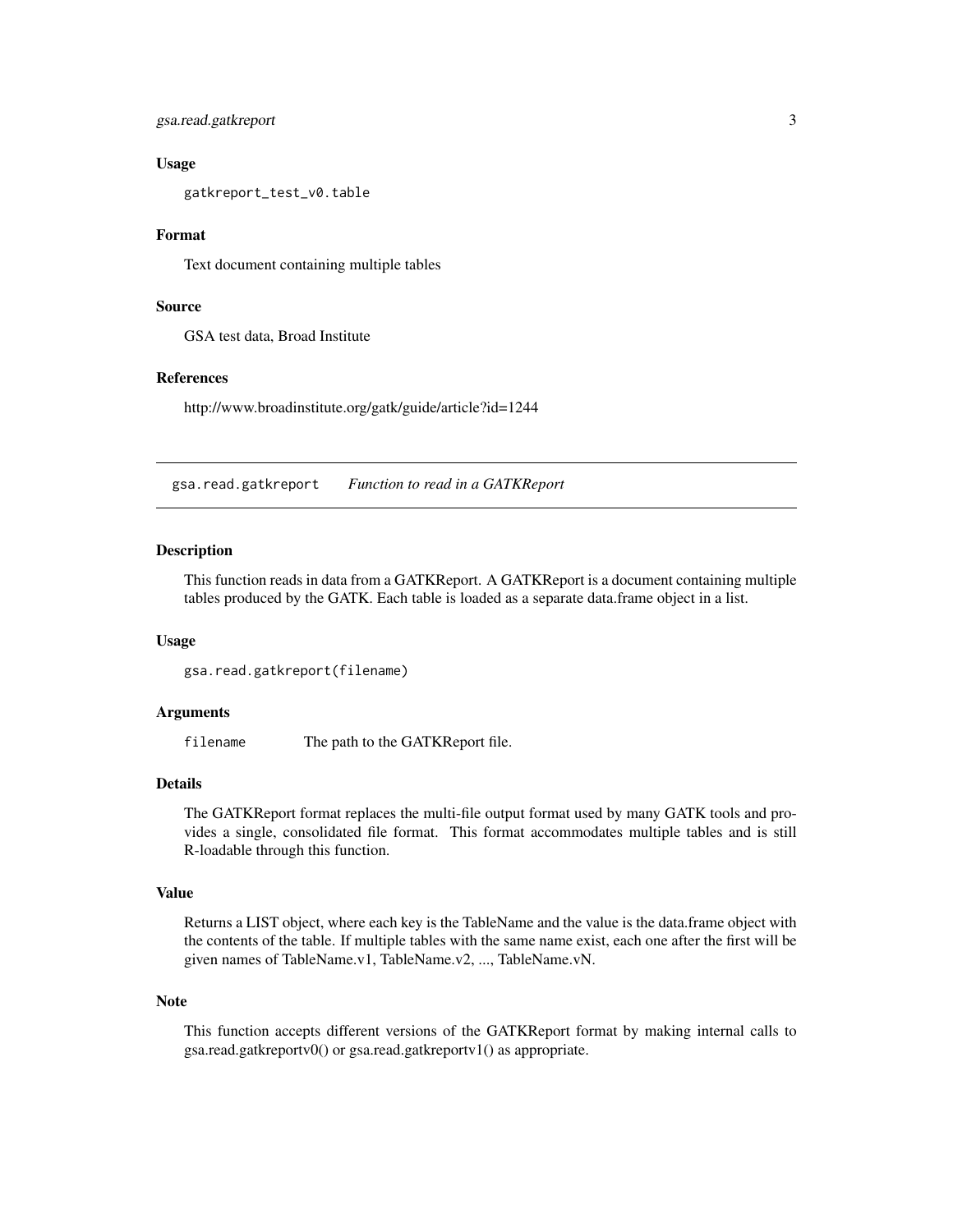#### <span id="page-3-0"></span>Author(s)

Kiran Garimella

#### References

http://www.broadinstitute.org/gatk/guide/article?id=1244

#### Examples

```
test_file = system.file("inst", "extdata", "test_gatkreport.table", package = "gsalib");
report = gsa.read.gatkreport(test_file);
```
gsa.read.gatkreportv0 *Function to read in an old-style GATKReport*

#### Description

This function reads in data from a version 0.x GATKReport. It should not be called directly; instead, use gsa.read.gatkreport()

#### Usage

```
gsa.read.gatkreportv0(lines)
```
# Arguments

lines The lines read in from the input file.

### Value

Returns a LIST object, where each key is the TableName and the value is the data.frame object with the contents of the table. If multiple tables with the same name exist, each one after the first will be given names of TableName.v1, TableName.v2, ..., TableName.vN.

#### Author(s)

Kiran Garimella

#### References

http://www.broadinstitute.org/gatk/guide/article?id=1244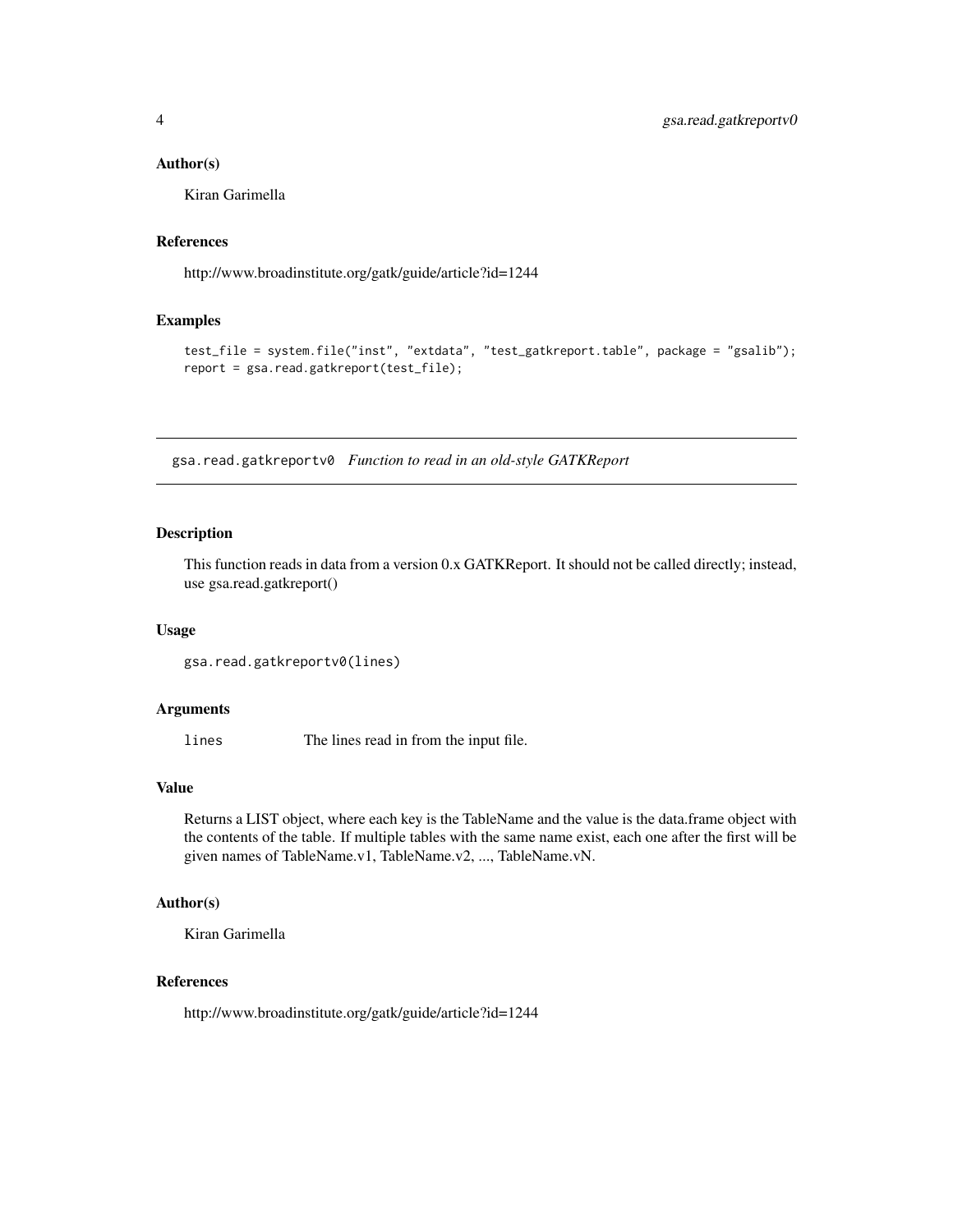<span id="page-4-0"></span>gsa.read.gatkreportv1 *Function to read in a new-style GATKReport*

# Description

This function reads in data from a version 1.x GATKReport. It should not be called directly; instead, use gsa.read.gatkreport()

#### Usage

```
gsa.read.gatkreportv1(lines)
```
# Arguments

lines The lines read in from the input file.

# Value

Returns a LIST object, where each key is the TableName and the value is the data.frame object with the contents of the table. If multiple tables with the same name exist, each one after the first will be given names of TableName.v1, TableName.v2, ..., TableName.vN.

# Author(s)

Kiran Garimella

# References

http://www.broadinstitute.org/gatk/guide/article?id=1244